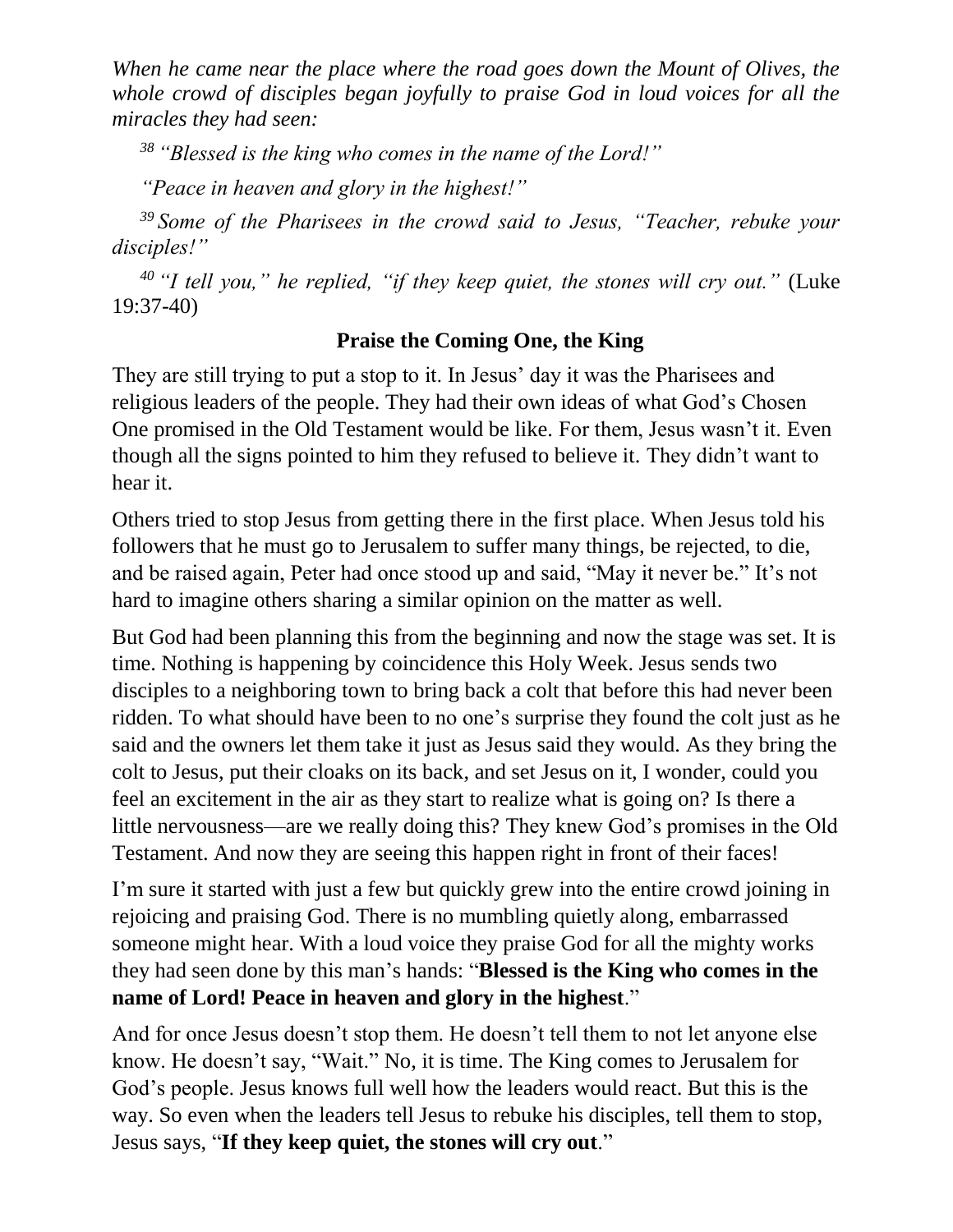They are still trying to stop it today. Like the Pharisees, Jesus isn't who many want him to be. They want him to fix the problems at home or with your bank account. They want a king of America who will set up his kingdom in this world now. They want him to make their political party win. At the very least, they want to make life easier and go according to their plan. And when he doesn't, Jesus isn't the king they are looking for...

For many they treat Jesus like a personal robot that you can customize to your own liking. Jesus is supposed to conform to your own way of thinking and lifestyle choosing. This type of Jesus is more or less your personal cheerleader who will support you and also give you the strength to do all things you put your mind to and dream. But then when they find out that he isn't and that he doesn't, Jesus is quickly denied and rejected much like the Pharisees of old.

It's not just them. We might quiet our praises and it's not just because you do not feel very confident in your singing ability. It's hard to sing out his praises when life isn't going the way you would like. Loved ones are struggling, you still have the same aches and pains, and life just might not be very enjoyable right now. It can be difficult to sing out loudly when you don't have her support and you know he doesn't agree with what you believe and can't believe you actually do. We mute our praises because it feels awkward to have those conversations. You feel like you can talk about anything with this individual but it's just uncomfortable to share your faith. It might be hard to hear praises to our king when more often what comes out of our mouth is wanting to be heard how we are right and they are wrong. That praise gets lost when we say uncaring and unloving things about people and groups who have different lifestyle choices and world views than we do.

But whether the world recognizes him now or not, you sing out your praises, even if God's church would disappear from this earth (which it never will), then the stones will sing out his praises. Creation itself rejoices because nothing will stop Jesus' from doing what he came here to do. The King rides into Jerusalem not as a conquering war hero, but as God's Chosen One long-foretold from ancient times. If he came on a powerful war horse in all strength and might with his angels as his guard, we would be terrified and wonder if this king was for us. Instead he rides on a colt, humble and lowly for you and me. He comes not to put people into their place and make them do the right thing, but rides to take our place. Look, there on that donkey, is the Lamb of God who comes to take away the sins of the world. He comes not to conquer souls, but to break your chains of slavery to sin so that you are free. He comes to crush Satan's head so he has no power over you. He comes to defeat death for you so that you might live with him forever. And because he